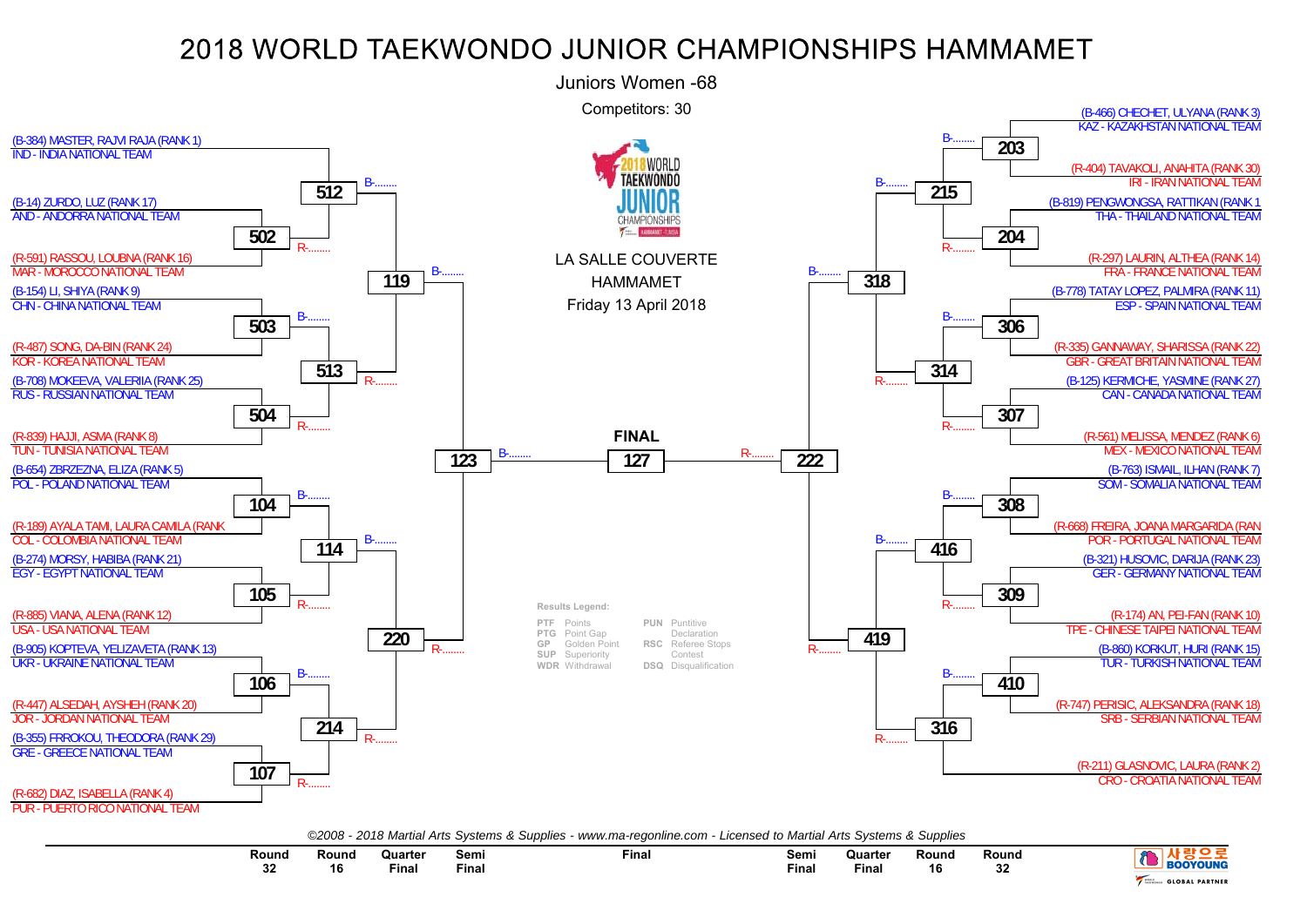

*©2008 - 2018 Martial Arts Systems & Supplies - www.ma-regonline.com - Licensed to Martial Arts Systems & Supplies*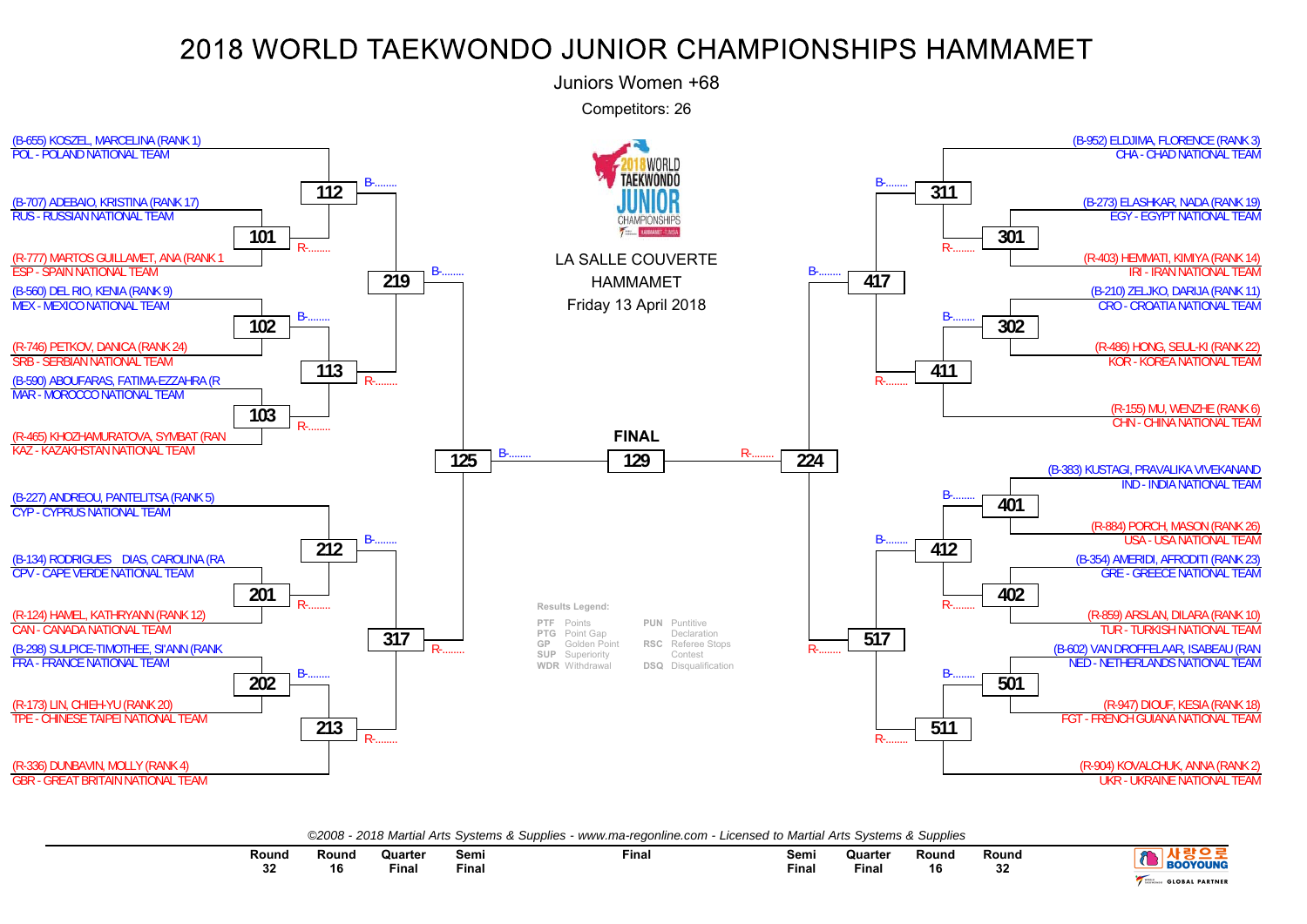

| ©2008 - 2018 Martial Arts Systems & Supplies - www.ma-regonline.com - Licensed to Martial Arts Systems & Supplies |  |  |  |
|-------------------------------------------------------------------------------------------------------------------|--|--|--|
|                                                                                                                   |  |  |  |

| Round | <b>Round</b> | Quarter<br>the contract of the contract of the contract of | Semi  | Fina. | Semi  | Quarter<br>the contract of the contract of the contract of | Round | Round     |                            |
|-------|--------------|------------------------------------------------------------|-------|-------|-------|------------------------------------------------------------|-------|-----------|----------------------------|
| ^^    | 16           | Final                                                      | Fina. |       | Final | Finan                                                      | 16    | nn.<br>ےد | NUMB                       |
| υz    |              |                                                            |       |       |       |                                                            |       |           | <b>L PARTNER</b><br>0.0001 |